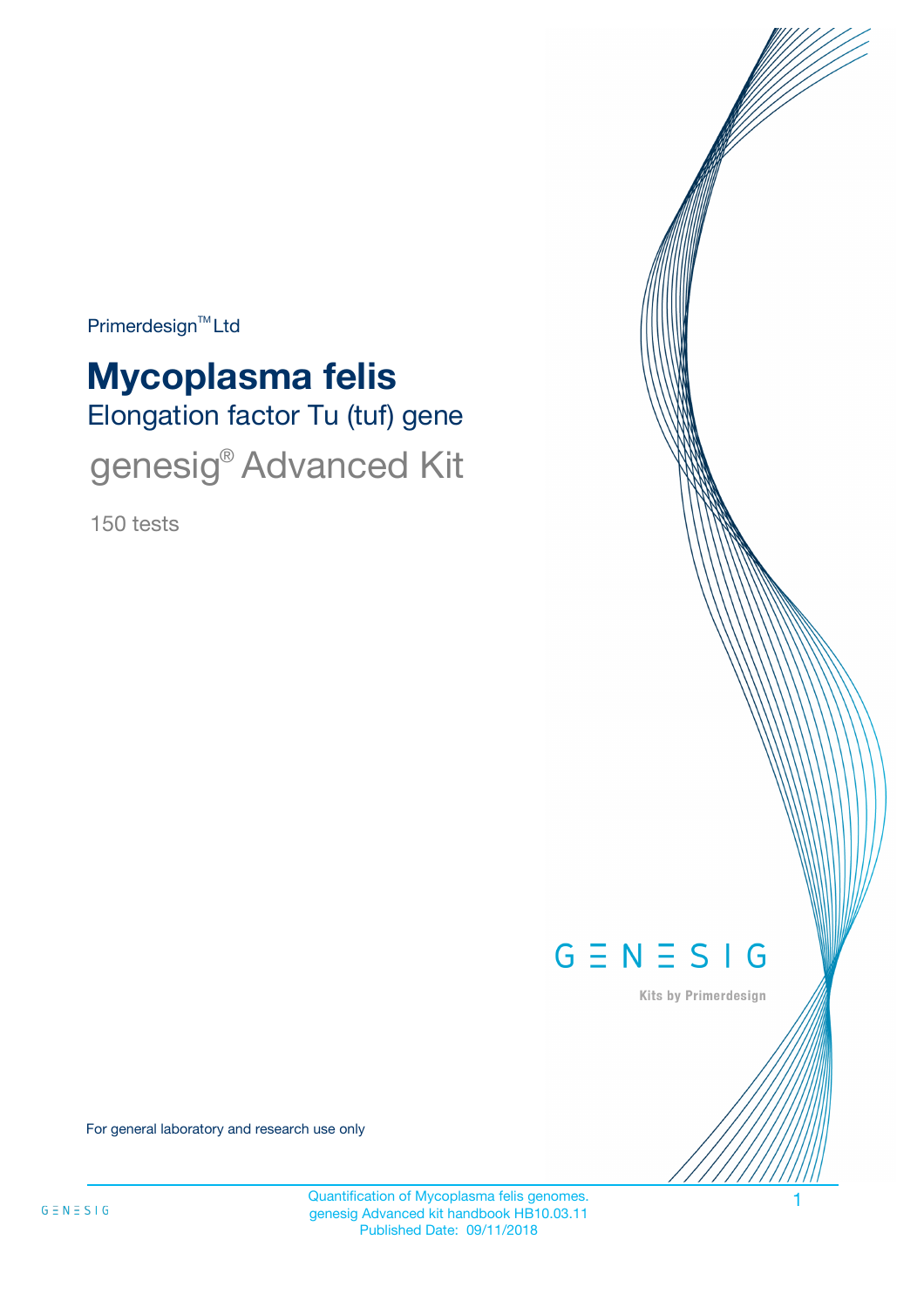### Introduction to Mycoplasma felis

Mycoplasmas are important Gram negative, aerobic, pathogenic microrganisms that have been isolated from many animal species. They are members of the class Mollicutes, which contains approximately 200 known species. Mycoplasma felis is a common parasite of cats and usually located in the upper respiratory and lower genital tract. It can be carried asymptomatically but can lead to conjunctivitis, respiratory disease and polyarthritis in cats, as well as pneumonitis in horses.

M. felis can be isolated from the conjunctiva of both normal cats and those with conjunctivitis. On the onset of the infection, unilateral conjunctivitis may be observed with the opposite eye often becoming affected within 7-14 days. Early in the disease the affected eye produces a serous discharge and may show signs of swelling of the conjunctiva, hyperaemia and uncontrolled spasms or twitching of the eyelid. As infection progresses the amount of discharge increases, becoming more mucoid, possibly containing puss, and the conjunctival swelling becomes more severe. In some cases the ocular discharge may adhere to the conjunctiva and appear as a pseudomembrane and papillary hypertrophy of the conjunctiva may occur.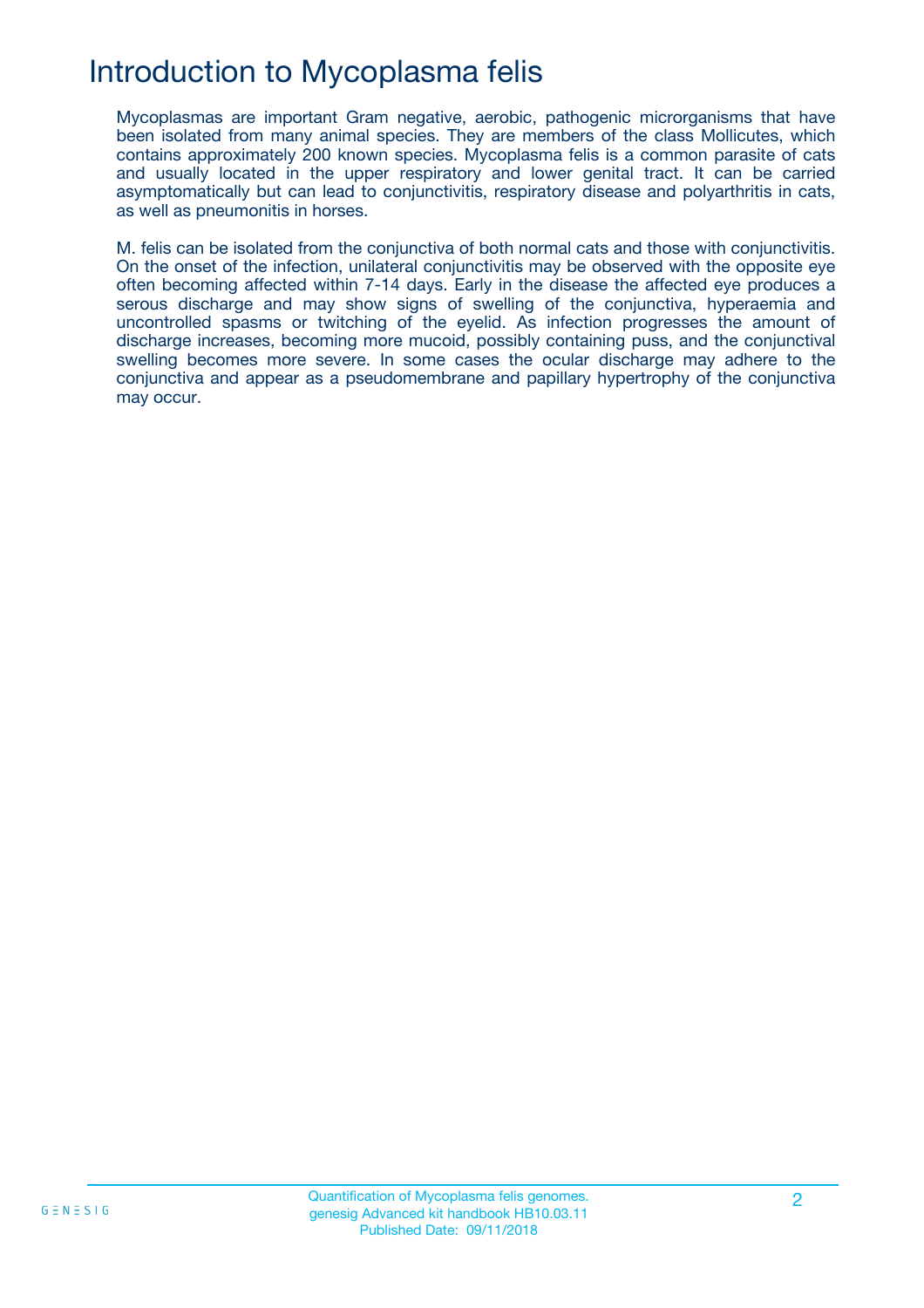# **Specificity**

The Primerdesign genesig Kit for Mycoplasma felis (M.felis) genomes is designed for the in vitro quantification of M.felis genomes. The kit is designed to have a broad detection profile. Specifically, the primers represent 100% homology with over 95% of the NCBI database reference sequences available at the time of design.

The dynamics of genetic variation means that new sequence information may become available after the initial design. Primerdesign periodically reviews the detection profiles of our kits and when required releases new versions.

Our kit for Mycoplasma felis has been designed for the specific and exclusive in vitro quantification of Mycoplasma felis. The primers and probe sequences in this kit have 100% homology with over 95% of reference sequences in the NCBI database based on a comprehensive bioinformatics analysis.

If you require further information, or have a specific question about the detection profile of this kit then please send an e.mail to enquiry@primerdesign.co.uk and our bioinformatics team will answer your question.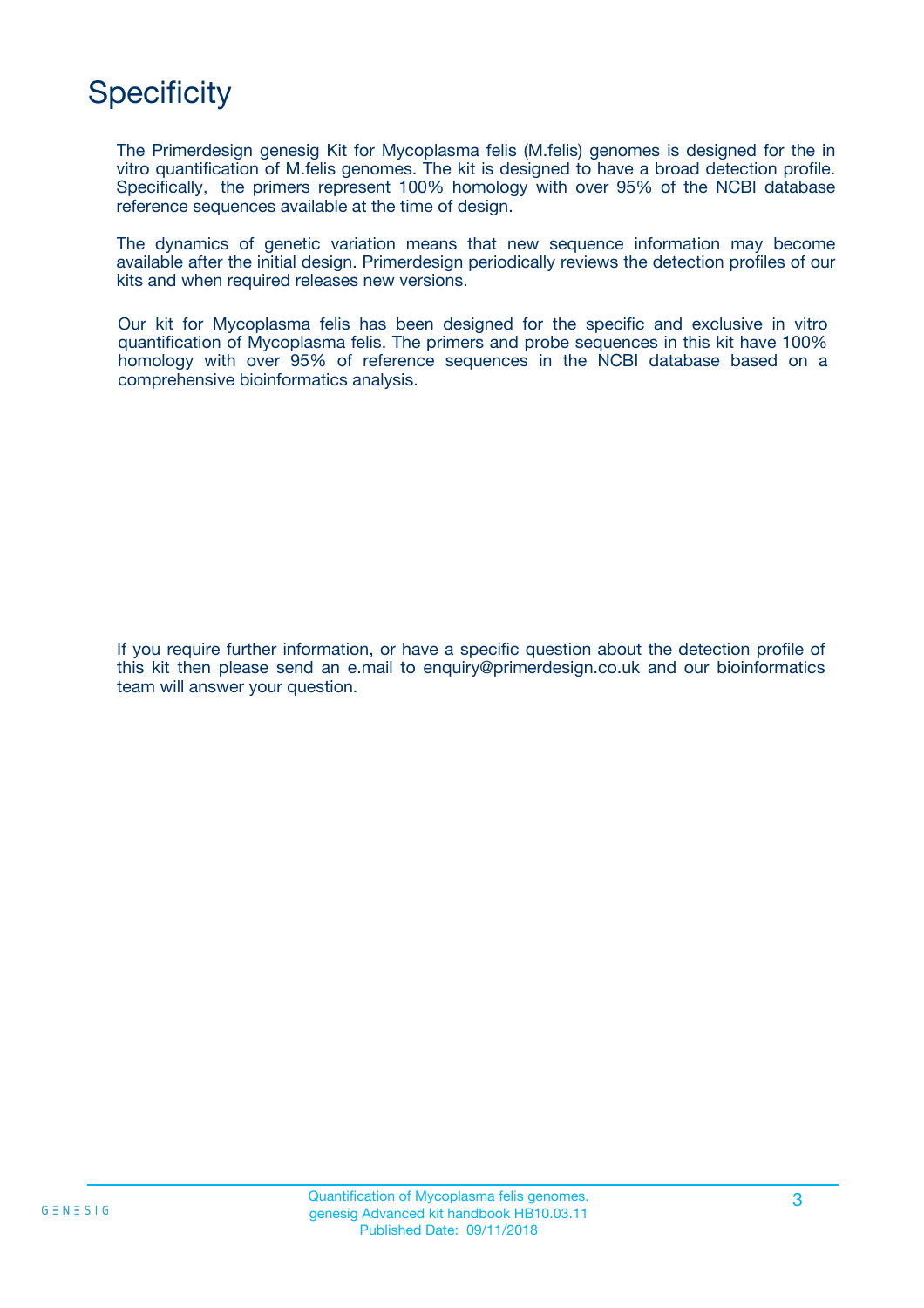### Kit contents

- **M.felis specific primer/probe mix (150 reactions BROWN)** FAM labelled
- **M.felis positive control template (for Standard curve RED)**
- **Internal extraction control primer/probe mix (150 reactions BROWN)** VIC labelled as standard
- **Internal extraction control DNA (150 reactions BLUE)**
- **Endogenous control primer/probe mix (150 reactions BROWN)** FAM labelled
- **RNase/DNase free water (WHITE)** for resuspension of primer/probe mixes
- **Template preparation buffer (YELLOW)** for resuspension of internal control template, positive control template and standard curve preparation

### Reagents and equipment to be supplied by the user

#### **Real-time PCR Instrument**

#### **Extraction kit**

This kit is recommended for use with genesig Easy DNA/RNA extraction kit. However, it is designed to work well with all processes that yield high quality RNA and DNA with minimal PCR inhibitors.

#### **oasig**TM **lyophilised or Precision**®**PLUS 2X qPCR Master Mix**

This kit is intended for use with oasig or PrecisionPLUS2X qPCR Master Mix.

**Pipettors and Tips**

**Vortex and centrifuge**

#### **Thin walled 1.5 ml PCR reaction tubes**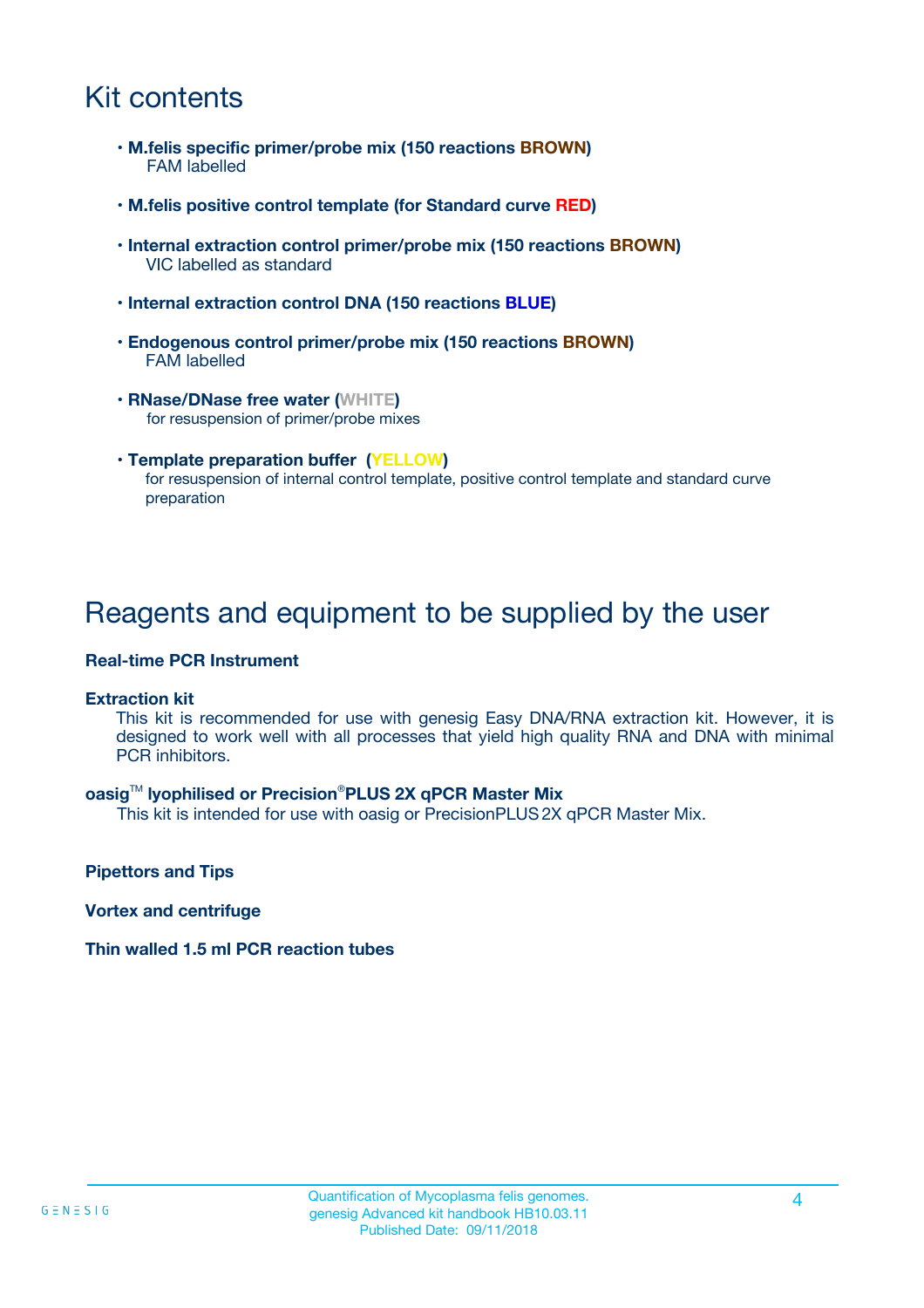### Kit storage and stability

This kit is stable at room temperature but should be stored at -20ºC on arrival. Once the lyophilised components have been resuspended they should not be exposed to temperatures above -20°C for longer than 30 minutes at a time and unnecessary repeated freeze/thawing should be avoided. The kit is stable for six months from the date of resuspension under these circumstances.

If a standard curve dilution series is prepared this can be stored frozen for an extended period. If you see any degradation in this serial dilution a fresh standard curve can be prepared from the positive control.

Primerdesign does not recommend using the kit after the expiry date stated on the pack.

### Suitable sample material

All kinds of sample material suited for PCR amplification can be used. Please ensure the samples are suitable in terms of purity, concentration, and DNA integrity (An internal PCR control is supplied to test for non specific PCR inhibitors). Always run at least one negative control with the samples. To prepare a negative-control, replace the template DNA sample with RNase/DNase free water.

### Dynamic range of test

Under optimal PCR conditions genesig M.felis detection kits have very high priming efficiencies of >95% and can detect less than 100 copies of target template.

### Notices and disclaimers

This product is developed, designed and sold for research purposes only. It is not intended for human diagnostic or drug purposes or to be administered to humans unless clearly expressed for that purpose by the Food and Drug Administration in the USA or the appropriate regulatory authorities in the country of use. During the warranty period Primerdesign genesig detection kits allow precise and reproducible data recovery combined with excellent sensitivity. For data obtained by violation to the general GLP guidelines and the manufacturer's recommendations the right to claim under guarantee is expired. PCR is a proprietary technology covered by several US and foreign patents. These patents are owned by Roche Molecular Systems Inc. and have been sub-licensed by PE Corporation in certain fields. Depending on your specific application you may need a license from Roche or PE to practice PCR. Additional information on purchasing licenses to practice the PCR process may be obtained by contacting the Director of Licensing at Roche Molecular Systems, 1145 Atlantic Avenue, Alameda, CA 94501 or Applied Biosystems business group of the Applera Corporation, 850 Lincoln Centre Drive, Foster City, CA 94404. In addition, the 5' nuclease assay and other homogeneous amplification methods used in connection with the PCR process may be covered by U.S. Patents 5,210,015 and 5,487,972, owned by Roche Molecular Systems, Inc, and by U.S. Patent 5,538,848, owned by The Perkin-Elmer Corporation.

## Trademarks

Primerdesign™ is a trademark of Primerdesign Ltd.

genesig $^\circledR$  is a registered trademark of Primerdesign Ltd.

The PCR process is covered by US Patents 4,683,195, and 4,683,202 and foreign equivalents owned by Hoffmann-La Roche AG. BI, ABI PRISM® GeneAmp® and MicroAmp® are registered trademarks of the Applera Genomics (Applied Biosystems Corporation). BIOMEK® is a registered trademark of Beckman Instruments, Inc.; iCycler™ is a registered trademark of Bio-Rad Laboratories, Rotor-Gene is a trademark of Corbett Research. LightCycler™ is a registered trademark of the Idaho Technology Inc. GeneAmp®, TaqMan® and AmpliTaqGold® are registered trademarks of Roche Molecular Systems, Inc., The purchase of the Primerdesign™ reagents cannot be construed as an authorization or implicit license to practice PCR under any patents held by Hoffmann-LaRoche Inc.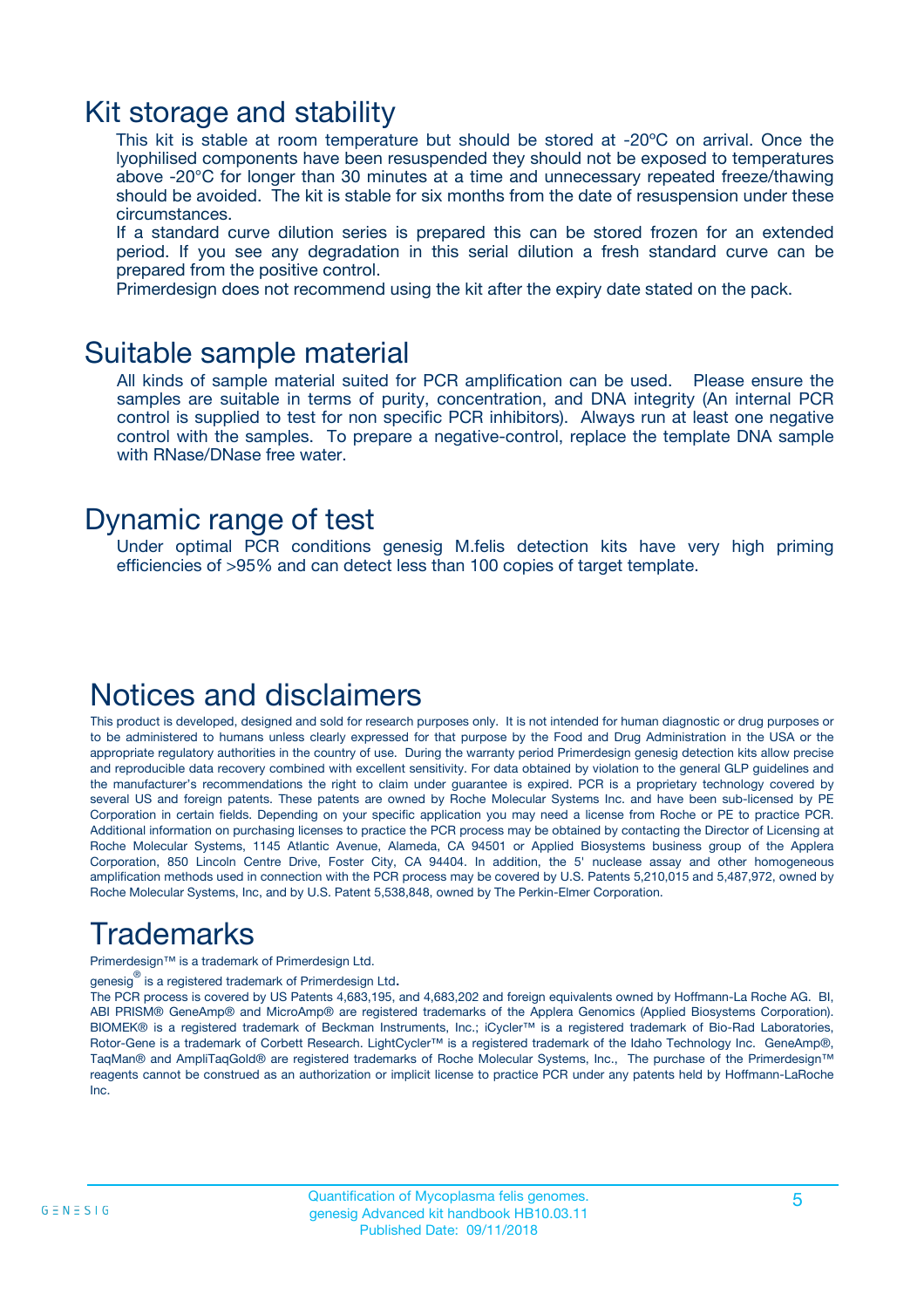### Principles of the test

#### **Real-time PCR**

A M.felis specific primer and probe mix is provided and this can be detected through the FAM channel.

The primer and probe mix provided exploits the so-called TaqMan® principle. During PCR amplification, forward and reverse primers hybridize to the M.felis DNA. A fluorogenic probe is included in the same reaction mixture which consists of a DNA probe labeled with a 5`-dye and a 3`-quencher. During PCR amplification, the probe is cleaved and the reporter dye and quencher are separated. The resulting increase in fluorescence can be detected on a range of qPCR platforms.

#### **Positive control**

For copy number determination and as a positive control for the PCR set up, the kit contains a positive control template. This can be used to generate a standard curve of M.felis copy number / Cq value. Alternatively the positive control can be used at a single dilution where full quantitative analysis of the samples is not required. Each time the kit is used, at least one positive control reaction must be included in the run. A positive result indicates that the primers and probes for detecting the target M.felis gene worked properly in that particular experimental scenario. If a negative result is obtained the test results are invalid and must be repeated. Care should be taken to ensure that the positive control does not contaminate any other kit component which would lead to false-positive results. This can be achieved by handling this component in a Post PCR environment. Care should also be taken to avoid cross-contamination of other samples when adding the positive control to the run. This can be avoided by sealing all other samples and negative controls before pipetting the positive control into the positive control well.

#### **Negative control**

To validate any positive findings a negative control reaction should be included every time the kit is used. For this reaction the RNase/DNase free water should be used instead of template. A negative result indicates that the reagents have not become contaminated while setting up the run.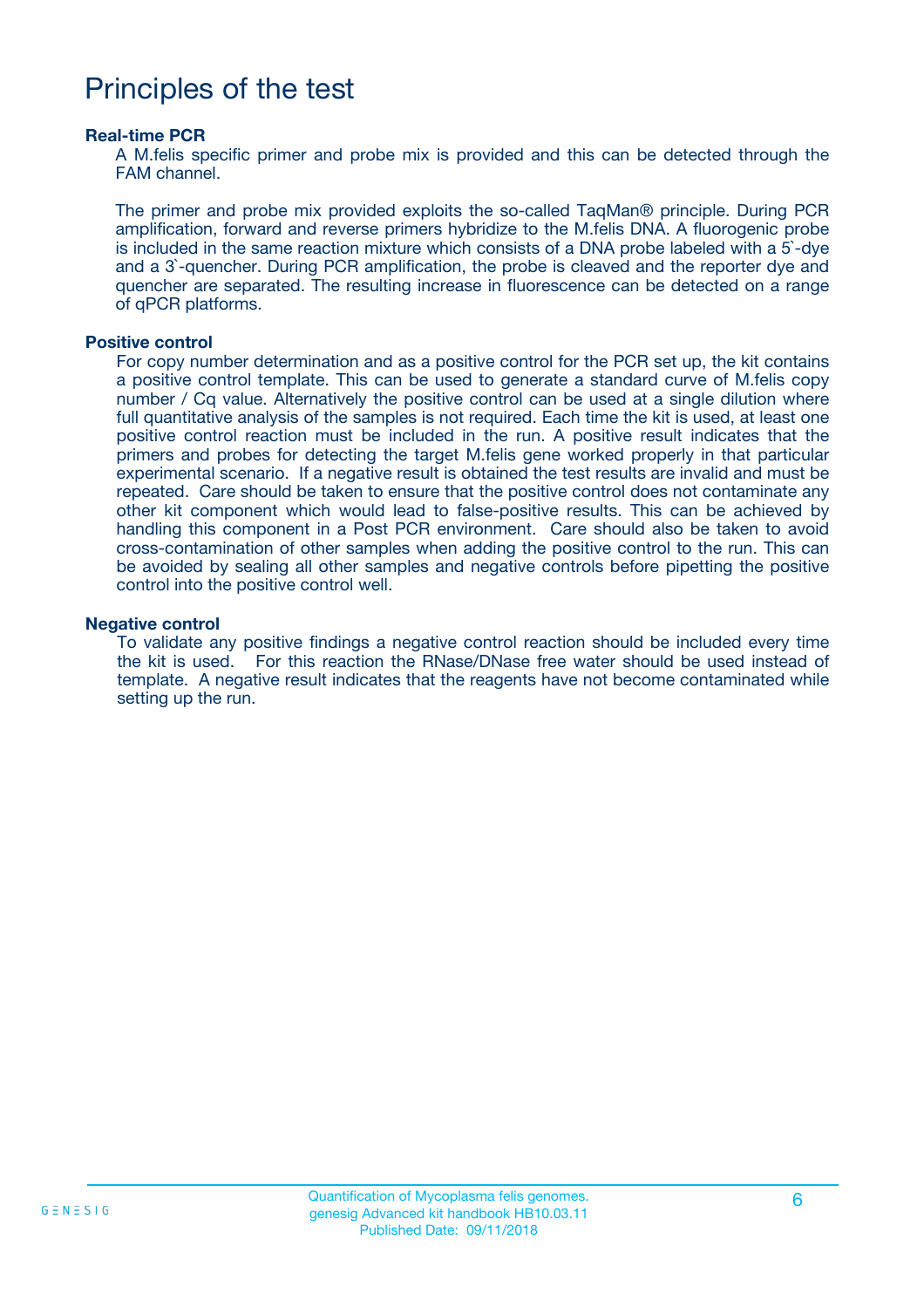#### **Internal DNA extraction control**

When performing DNA extraction, it is often advantageous to have an exogenous source of DNA template that is spiked into the lysis buffer. This control DNA is then co-purified with the sample DNA and can be detected as a positive control for the extraction process. Successful co-purification and qPCR for the control DNA also indicates that PCR inhibitors are not present at a high concentration.

A separate primer and probe mix are supplied with this kit to detect the exogenous DNA using qPCR. The primers are present at PCR limiting concentrations which allows multiplexing with the target sequence primers. Amplification of the control DNA does not interfere with detection of the M.felis target DNA even when present at low copy number. The Internal control is detected through the VIC channel and gives a Cq value of 28+/-3.

#### **Endogenous control**

To confirm extraction of a valid biological template, a primer and probe mix is included to detect an endogenous gene. Detection of the endogenous control is through the FAM channel and it is NOT therefore possible to perform a multiplex with the M.felis primers. A poor endogenous control signal may indicate that the sample did not contain sufficient biological material.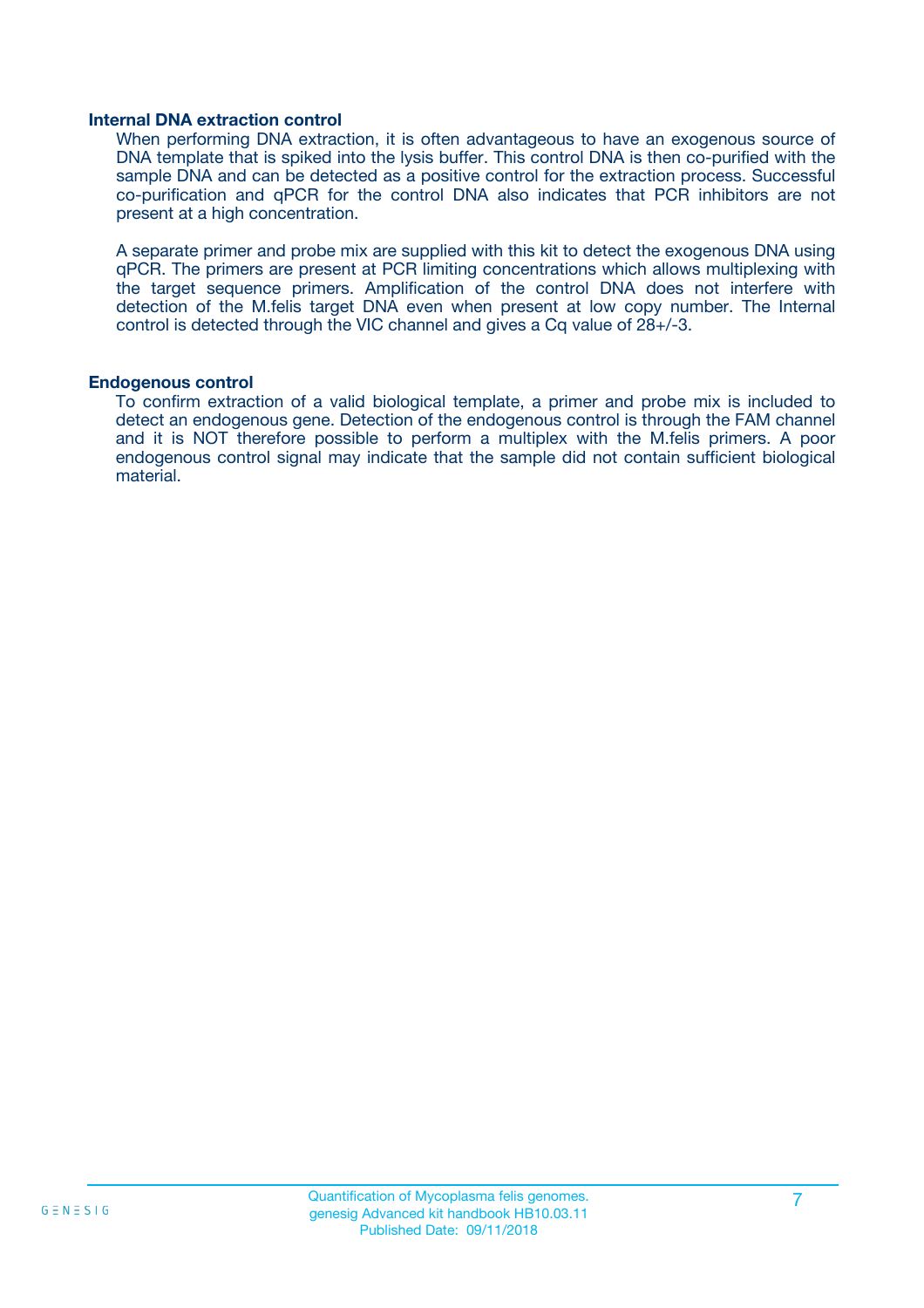### Resuspension protocol

To minimize the risk of contamination with foreign DNA, we recommend that all pipetting be performed in a PCR clean environment. Ideally this would be a designated PCR lab or PCR cabinet. Filter tips are recommended for all pipetting steps.

- **1. Pulse-spin each tube in a centrifuge before opening.** This will ensure lyophilised primer and probe mix is in the base of the tube and is not spilt upon opening the tube.
- **2. Resuspend the primer/probe mixes in the RNase/DNase free water supplied, according to the table below:**

To ensure complete resuspension, vortex each tube thoroughly.

| Component - resuspend in water                       |          |  |
|------------------------------------------------------|----------|--|
| <b>Pre-PCR pack</b>                                  |          |  |
| M.felis primer/probe mix (BROWN)                     | $165$ µl |  |
| Internal extraction control primer/probe mix (BROWN) | $165$ µl |  |
| Endogenous control primer/probe mix (BROWN)          | 165 µl   |  |

**3. Resuspend the internal control template and positive control template in the template preparation buffer supplied, according to the table below:** To ensure complete resuspension, vortex each tube thoroughly.

| Component - resuspend in template preparation buffer |  |  |  |
|------------------------------------------------------|--|--|--|
| <b>Pre-PCR heat-sealed foil</b>                      |  |  |  |
| Internal extraction control DNA (BLUE)               |  |  |  |
| <b>Post-PCR heat-sealed foil</b>                     |  |  |  |
| M. felis Positive Control Template (RED) *           |  |  |  |

\* This component contains high copy number template and is a VERY significant contamination risk. It must be opened and handled in a separate laboratory environment, away from the other components.

### DNA extraction

The internal extraction control DNA can be added either to the DNA lysis/extraction buffer or to the DNA sample once it has been resuspended in lysis buffer.

**DO NOT add the internal extraction control DNA directly to the unprocessed biological sample as this will lead to degradation and a loss in signal.**

- **1. Add 4µl of the Internal extraction control DNA (BLUE) to each sample in DNA lysis/extraction buffer per sample.**
- **2. Complete DNA extraction according to the manufacturers protocols.**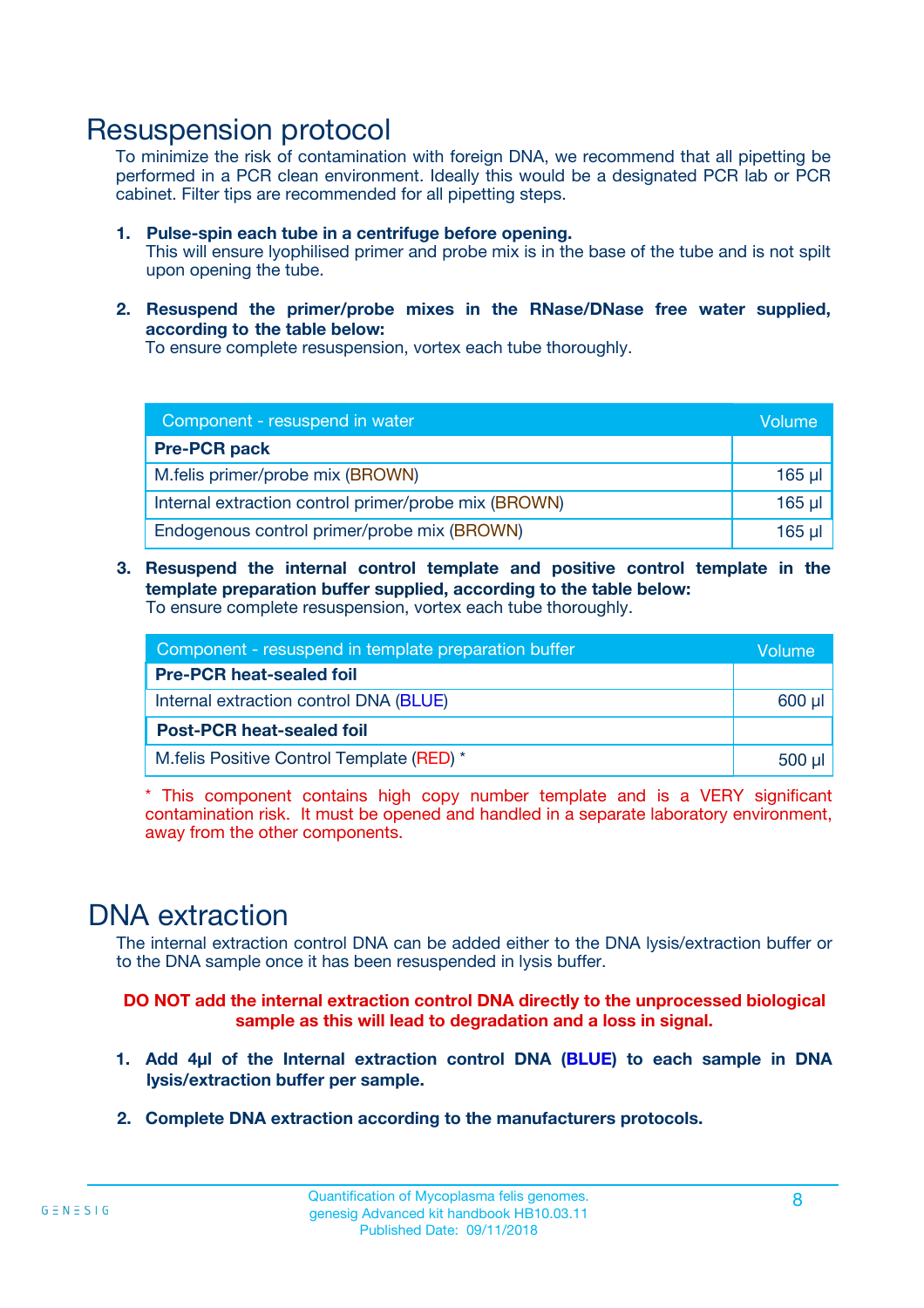# qPCR detection protocol

**1. For each DNA sample prepare a reaction mix according to the table below:** Include sufficient reactions for positive and negative controls.

| Component                                            | Volume   |
|------------------------------------------------------|----------|
| oasig or PrecisionPLUS 2X qPCR Master Mix            | $10 \mu$ |
| M.felis primer/probe mix (BROWN)                     | 1 µI     |
| Internal extraction control primer/probe mix (BROWN) | 1 µl     |
| <b>RNase/DNase free water (WHITE)</b>                | $3 \mu$  |
| <b>Final Volume</b>                                  | 15 µl    |

**2. For each DNA sample prepare an endogenous control reaction according to the table below (Optional):**

**This control reaction will provide useful information regarding the quality of the biological sample.**

| Component                                   | Volume   |
|---------------------------------------------|----------|
| oasig or PrecisionPLUS 2X qPCR Master Mix   | $10 \mu$ |
| Endogenous control primer/probe mix (BROWN) | 1 µI     |
| <b>RNase/DNase free water (WHITE)</b>       | $4 \mu$  |
| <b>Final Volume</b>                         | 15 µl    |

- **3. Pipette 15µl of each mix into individual wells according to your qPCR experimental plate set up.**
- **4. Prepare sample DNA templates for each of your samples.**
- **5. Pipette 5µl of DNA template into each well, according to your experimental plate set up.**

For negative control wells use 5µl of RNase/DNase free water. The final volume in each well is 20ul.

**6. If a standard curve is included for quantitative analysis, prepare a reaction mix according to the table below:**

| Component                                 | Volume   |
|-------------------------------------------|----------|
| oasig or PrecisionPLUS 2X qPCR Master Mix | 10 µl    |
| M.felis primer/probe mix (BROWN)          | 1 µI     |
| <b>RNase/DNase free water (WHITE)</b>     | $4 \mu$  |
| <b>Final Volume</b>                       | $15 \mu$ |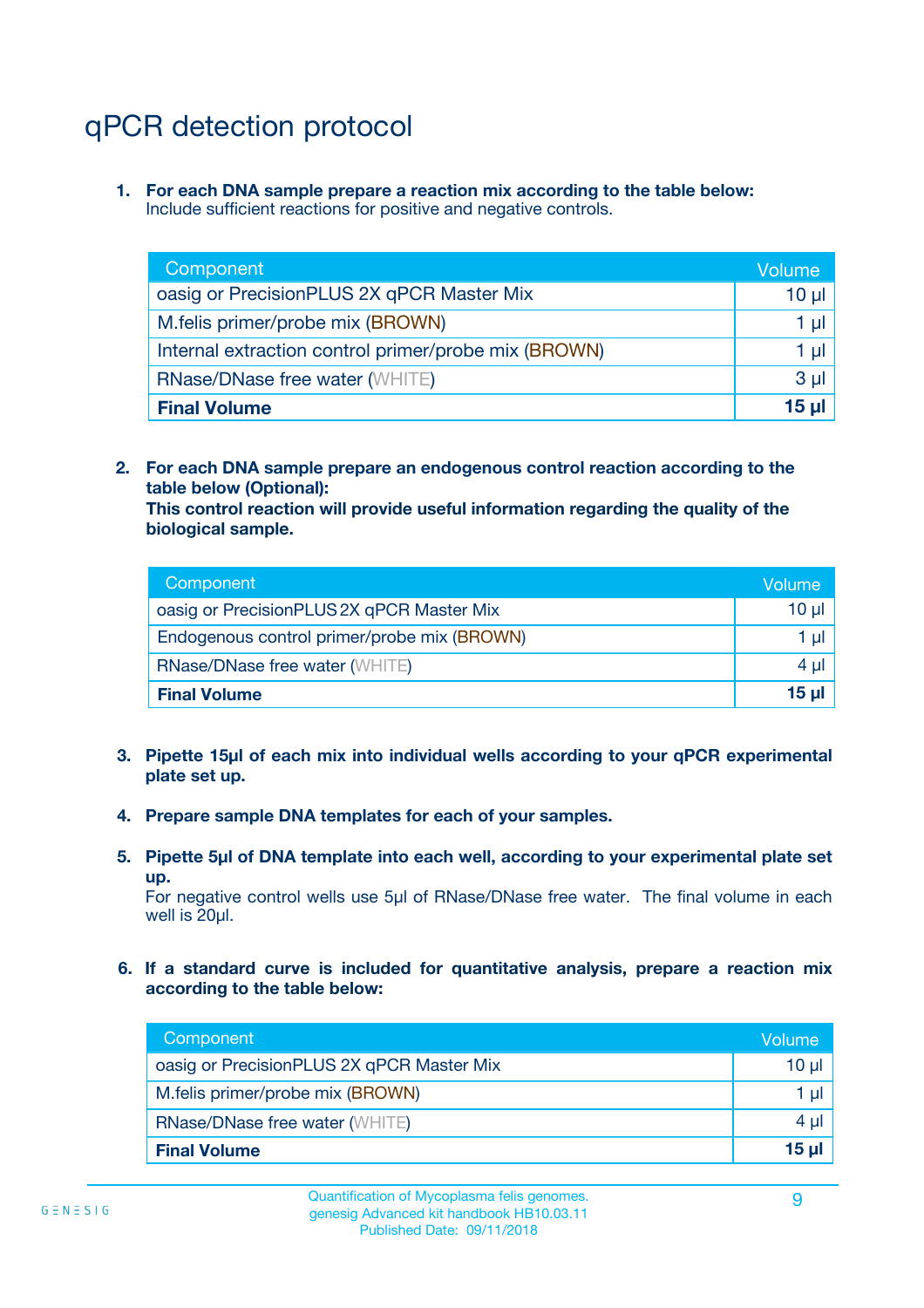#### **7. Preparation of standard curve dilution series.**

- 1) Pipette 90µl of template preparation buffer into 5 tubes and label 2-6
- 2) Pipette 10µl of Positive Control Template (RED) into tube 2
- 3) Vortex thoroughly
- 4) Change pipette tip and pipette 10µl from tube 2 into tube 3
- 5) Vortex thoroughly

Repeat steps 4 and 5 to complete the dilution series

| <b>Standard Curve</b>         | <b>Copy Number</b>     |
|-------------------------------|------------------------|
| Tube 1 Positive control (RED) | $2 \times 10^5$ per µl |
| Tube 2                        | $2 \times 10^4$ per µl |
| Tube 3                        | $2 \times 10^3$ per µl |
| Tube 4                        | $2 \times 10^2$ per µl |
| Tube 5                        | 20 per µl              |
| Tube 6                        | 2 per µl               |

**8. Pipette 5µl of standard template into each well for the standard curve according to your experimental plate set up.**

#### The final volume in each well is 20µl.

## qPCR amplification protocol

Amplification conditions using oasig or PrecisionPLUS 2X qPCR Master Mix.

|             | <b>Step</b>       | <b>Time</b>     | Temp    |
|-------------|-------------------|-----------------|---------|
|             | Enzyme activation | 2 min           | 95 °C   |
| Cycling x50 | Denaturation      | 10 <sub>s</sub> | 95 $°C$ |
|             | DATA COLLECTION * | 60 s            | 60 °C   |

\* Fluorogenic data should be collected during this step through the FAM and VIC channels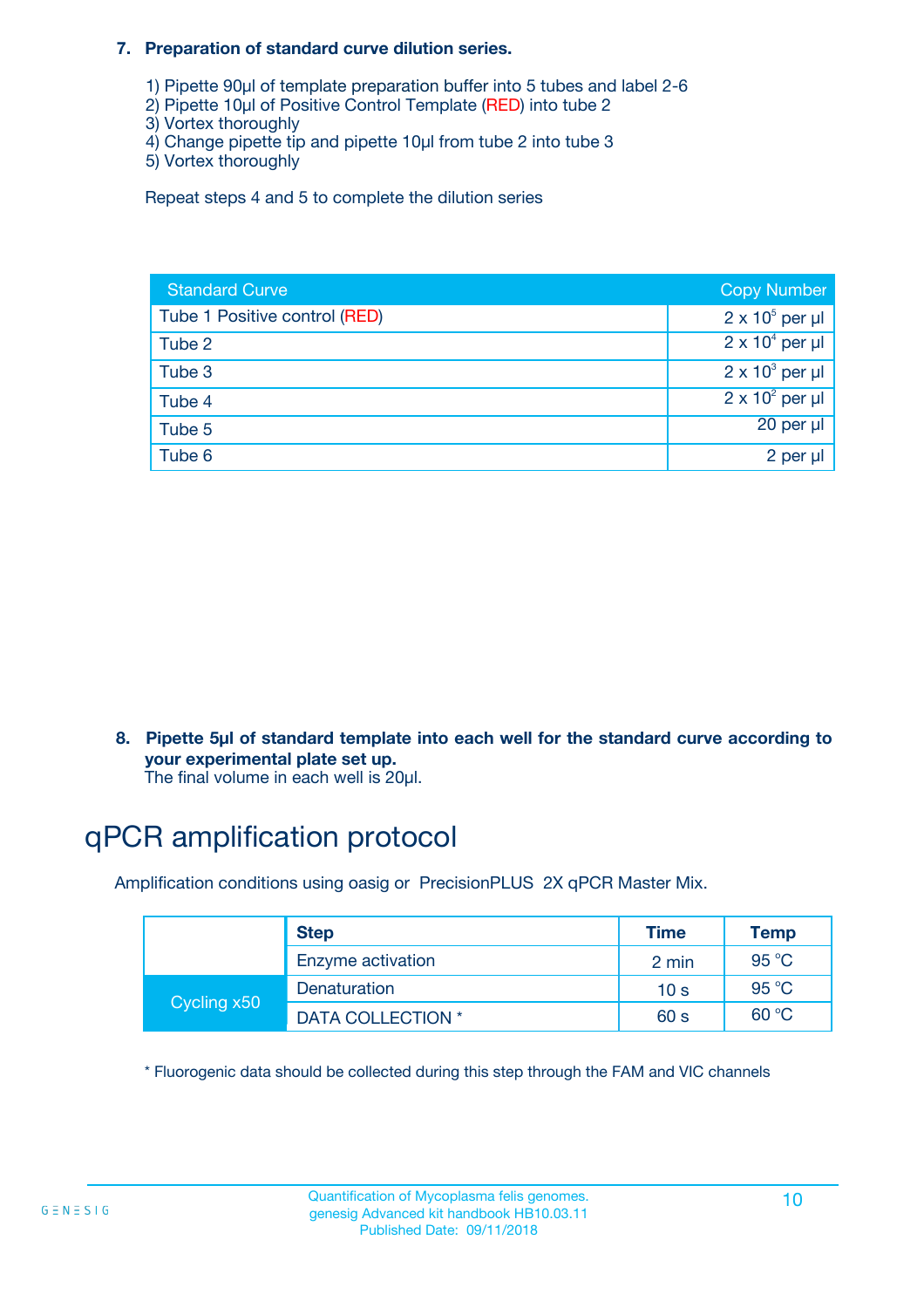# Interpretation of results

| <b>Target</b><br>(FAM) | <b>Internal</b><br>control<br>(NIC) | <b>Positive</b><br>control | <b>Negative</b><br>control | Interpretation                                                                                                  |
|------------------------|-------------------------------------|----------------------------|----------------------------|-----------------------------------------------------------------------------------------------------------------|
| $\leq 30$              | $+ 1 -$                             | ÷                          |                            | <b>POSITIVE QUANTITATIVE RESULT</b><br>calculate copy number                                                    |
| > 30                   | ٠                                   | ÷                          |                            | <b>POSITIVE QUANTITATIVE RESULT</b><br>calculate copy number                                                    |
| > 30                   |                                     | ÷                          |                            | <b>POSITIVE QUALITATIVE RESULT</b><br>do not report copy number as this<br>may be due to poor sample extraction |
|                        | ÷                                   | ÷                          |                            | <b>NEGATIVE RESULT</b>                                                                                          |
| $+ 1 -$                | $+ 1 -$                             | ÷                          | $\leq$ 35                  | <b>EXPERIMENT FAILED</b><br>due to test contamination                                                           |
| $+$ / -                | $+ 1 -$                             | ÷                          | > 35                       | $\star$                                                                                                         |
|                        |                                     | ÷                          |                            | <b>SAMPLE PREPARATION FAILED</b>                                                                                |
|                        |                                     |                            | $+$ /                      | <b>EXPERIMENT FAILED</b>                                                                                        |

Positive control template (**RED**) is expected to amplify between Cq 16 and 23. Failure to satisfy this quality control criterion is a strong indication that the experiment has been compromised.

\*Where the test sample is positive and the negative control is positive with a  $Ca > 35$ , the sample must be reinterpreted based on the relative signal strength of the two results:



If the sample amplifies  $> 5$  Cq earlier than the negative control then the sample should be reinterpreted (via the table above) with the negative control verified as negative.



If the sample amplifies  $< 5$  Cq earlier than the negative control then the positive sample result is invalidated and<br>the result should be determined  $the$  result should be inconclusive due to test contamination. The test for this sample should be repeated.